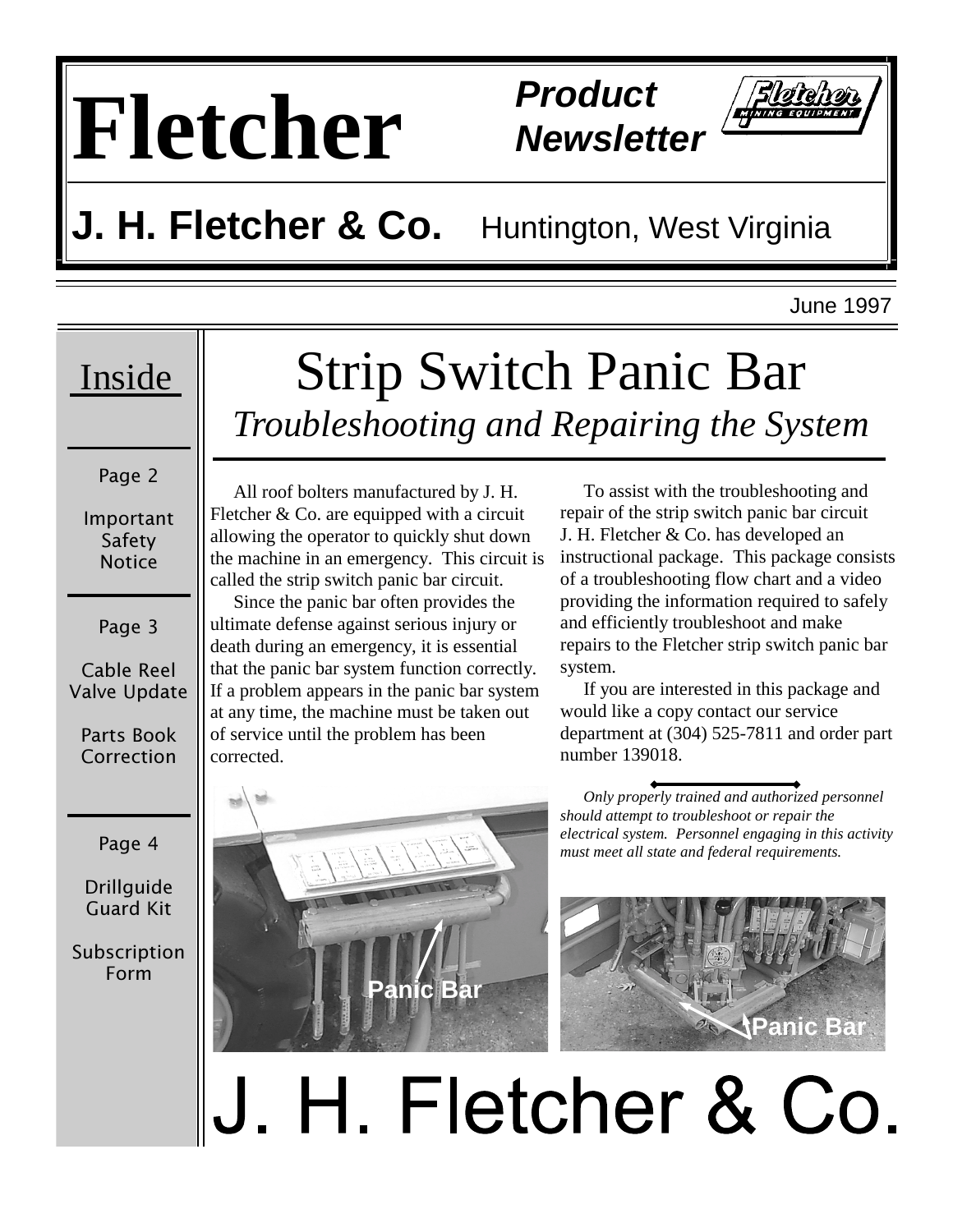## Important Safety Notice

TO: ALL Owners, Operator's, and Rebuilders of J. H. Fletcher & Co. RRII/DDO Roof Bolting Equipment

Subj.: Retrofit - Pressure setting on RRII/DDO

J.H. Fletcher & Co. has been informed of three accidents that occurred on RRII roof bolters when the boom dropped rapidly resulting in the driller's canopy striking the operator on the head, neck or back

The major contributing factor when accidents such as these occur is that the foot jack pressure is set to high, allowing the foot to lift the front end of the machine. When the foot jack is retracted, the boom and canopy may drop rapidly potentially causing the canopy to strike the operator on the head, neck and back.

When investigating these accidents it was found that the pressure in the foot jack circuit had been altered from the 500-700 psi setting specified by Fletcher. The alterations take place when the foot jack control valve is replaced or repaired and the correct relief valve and specified pressure setting are not maintained or the relief valve has been readjusted from the original OEM specified pressure.

To prevent this situation from occurring again J.H. Fletcher & Co. is notifying and recommending specific steps be taken in INFORMATION BULLETIN NO. 67. If you have a RRII/DDO which are the machine that are affected by the retrofit and have still not received this bulletin we request that you call J.H. Fletcher  $\&$  Co. Risk Management Department today for a complete copy of this bulletin.



 *The full version of the above Safety Notice was sent out by the Fletcher Risk Management Department during the month of May, 1997. If you own or operate a RRII or DDO and have not received this notice, we encourage you to contact the Fletcher Risk Manager.* 

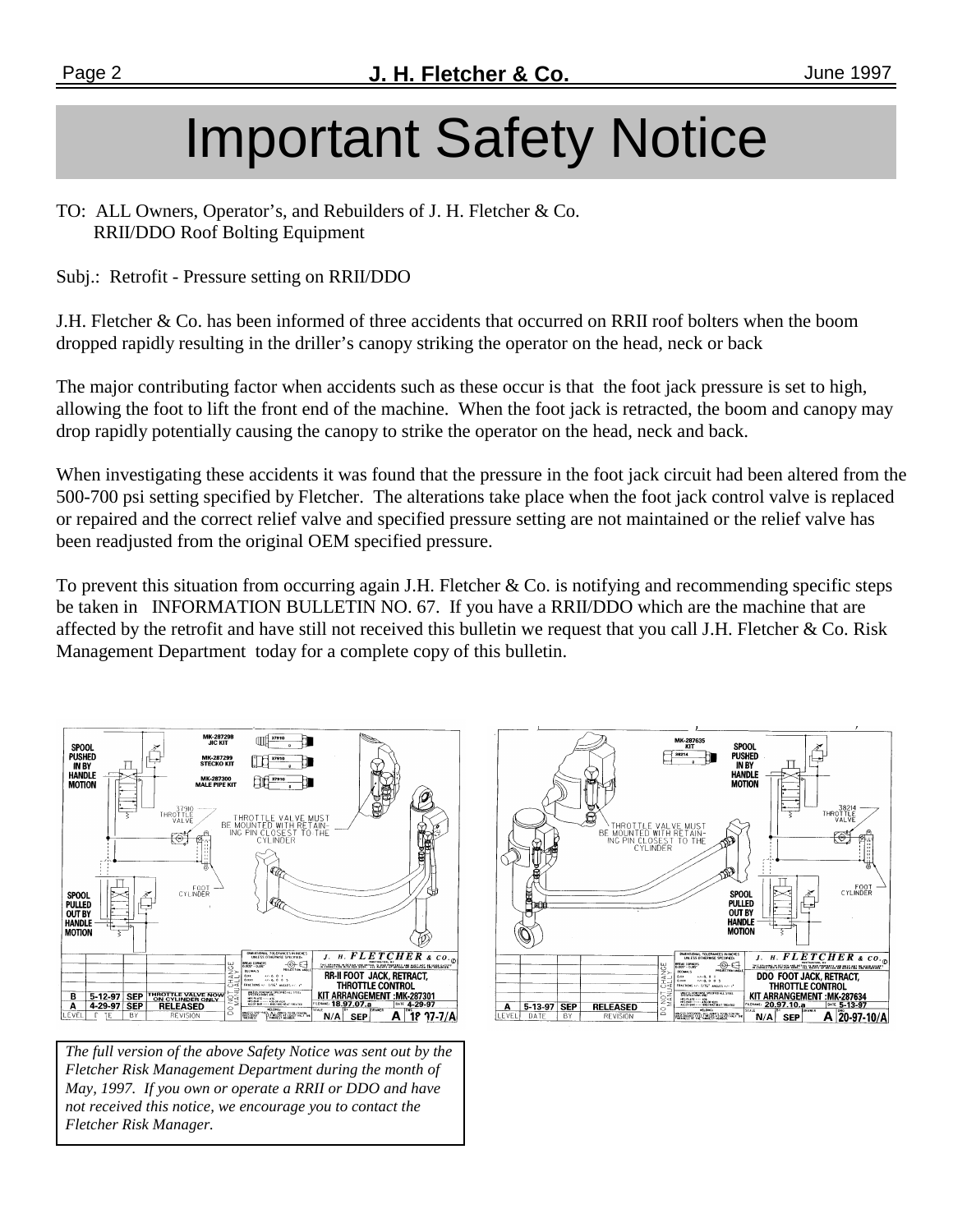#### CABLE REEL VALVE UPDATE



 Over the last year J.H. Fletcher & Co. has changed its cable reel valve. The original valve was part number 37811 the new part number is 38145. The new cable reel valve incorporates a relief as a brake in the valve body. This will prevent any backlashing of the cable, while the operator is using the cable reel function.

 If you order the old part number today from our service department you will receive the new part number in a kit (part number 38225). Remember, when you get the new part you will not need the sequence valve in the circuit because it is incorporated into the new valve assembly.

 If you have any questions, please call J.H. Fletcher & Co. and ask for Steve Payne or Tim Blevins.

### Parts Book Correction

The dust tanks on your Fletcher roof bolting machines are manufactured by J. H. Fletcher & Co. The dust tank assembly drawing is found in your parts book and is labeled as drawing SP-74-A. It has come to our attention that prior to April 1997 the cyclone identified as number 11 on the drawing was incorrectly identified on the parts sheet as part number 56231. The correct part number should be 56272. Please make the appropriate correction in your parts book or call the Parts Book department for the correct parts sheet. We apologize for this error and any problems this may have caused. If you have any questions regarding the dust collection system, please contact Ben Pack at J. H. Fletcher & Co. (304) 525-7811.



| SHEET NO.      |                                    | <b>TITLE</b>                            | DATE          | R. | H.                                       |
|----------------|------------------------------------|-----------------------------------------|---------------|----|------------------------------------------|
| $SP-74-A$      | 56298<br><b>DUST TANK ASSEMBLY</b> |                                         | $4 - 30 - 87$ |    | 707 WEST 7TH STREET<br>HUNTINGTON, W. VA |
| ITEM           | PART NO.                           | DESCRIPTION                             |               |    | NO. REQ'D                                |
| 1 <sup>2</sup> | 198314                             | DOOR ASSEMBLY                           |               |    |                                          |
| 2.             | 198315                             | DUOR GASKET ASSEMBLY                    |               |    |                                          |
| 3.             | 188586                             | DRAWER ASSEMBLY                         |               |    | $\sim$ $^{\prime}$                       |
| 4.             | 46861                              | FILTER ASSEMBLY W/WINGNUT               |               |    |                                          |
| 5,             |                                    | 3/8"-16 x 5 1/2" Lg. (PART OF WELDMENT) |               |    |                                          |
| 6.             | 51436                              | LATCH                                   |               |    | 2                                        |
| 7.             | - 34361                            | 5/16"-18 x 2 1/2" Lg. w/NYLOCK NUT      |               |    | 2                                        |
| Β.             | 56263                              | 2" ID. DUST HOSE                        |               |    |                                          |
| 9.             | 56234                              | <b>DUST TANK WELDMENT</b>               |               |    | 1                                        |
| 10.            | 19009                              | HOSE CLAMP                              |               |    | $\overline{c}$                           |
| 11.            | 56272                              | <b>CYCLONE ASSEMBLY</b>                 |               |    |                                          |
| 12.            | 130064                             | $7/16"$ -20 x 3" Lg. H.H.C.S.           |               |    | 2                                        |
| 13.            | 21016                              | 7/16"-20 HEX NYLOCK NUT                 |               |    | 2                                        |
| 14.            | 159520                             | DUST COLLECTOR TAG (SEE SHEET WS-271)   |               |    | 1                                        |